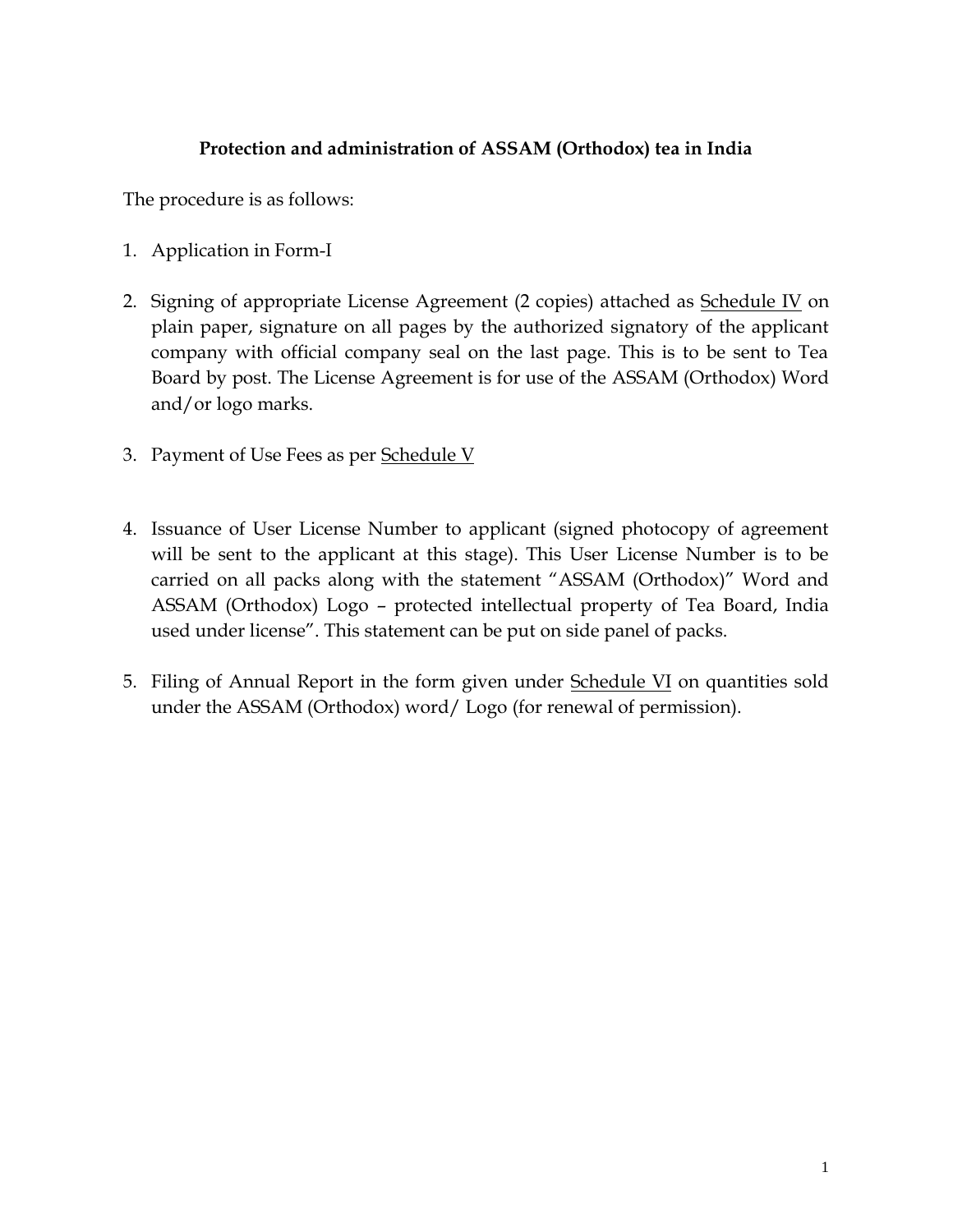Form 1

# **On the Letterhead of Applicant**

I/We\* wish to execute/renew the License Agreement with the Tea Board of India for use of the ASSAM (Orthodox) Word under application no. **\_\_\_\_\_\_\_\_\_\_\_** and/or ASSAM (Orthodox) Logo under application no. \_\_\_\_\_\_\_\_\_\_\_\_\_\_\_\_\_\_ and enclose an  $A/C$  payee demand draft for Rs.  $\begin{bmatrix} 1 \\ 2 \end{bmatrix}$  payable to the Tea Board of India towards payment of the annual License Fee.

I/We\* agree to abide by the attached Regulations as well as the terms of the License Agreement in relation to my/our\* use of the Certification Mark/s.

- 1. Name of applicant in block letters (specify whether company, partnership, individual, etc):
- 2. Description of applicant (please circle those which are applicable): Packer /Blender/ Importer / Bulk Supplier or Wholesaler / Auctioneer/ Owner of Retail Store / Tea Boutique / Producer/Manufacturer/BLF / Others: (please specify) \_\_\_\_\_\_\_\_\_\_\_\_\_\_\_\_\_\_\_\_\_\_\_\_
- 3. Descriptions of the product where the logo would be applied (please circle those which are applicable): Packet/Tea Bags/ Bulk packages/ Others: (please specify)
- 4. Complete Postal Address including Telephone number, Fax & Email:
- 5. Full Detail**s** of places were from the Tea can be lifted for quality assessment:

I hereby declare that the aforesaid information is true and correct to the best of my **/**our knowledge and belief.

Place: Date:

(Authorized Signatory of the Applicant or the Applicant)

 $\overline{\phantom{a}}$  , where  $\overline{\phantom{a}}$  , where  $\overline{\phantom{a}}$  , where  $\overline{\phantom{a}}$ 

\_\_\_\_\_\_\_\_\_\_\_\_\_\_\_\_\_\_\_\_\_\_\_\_: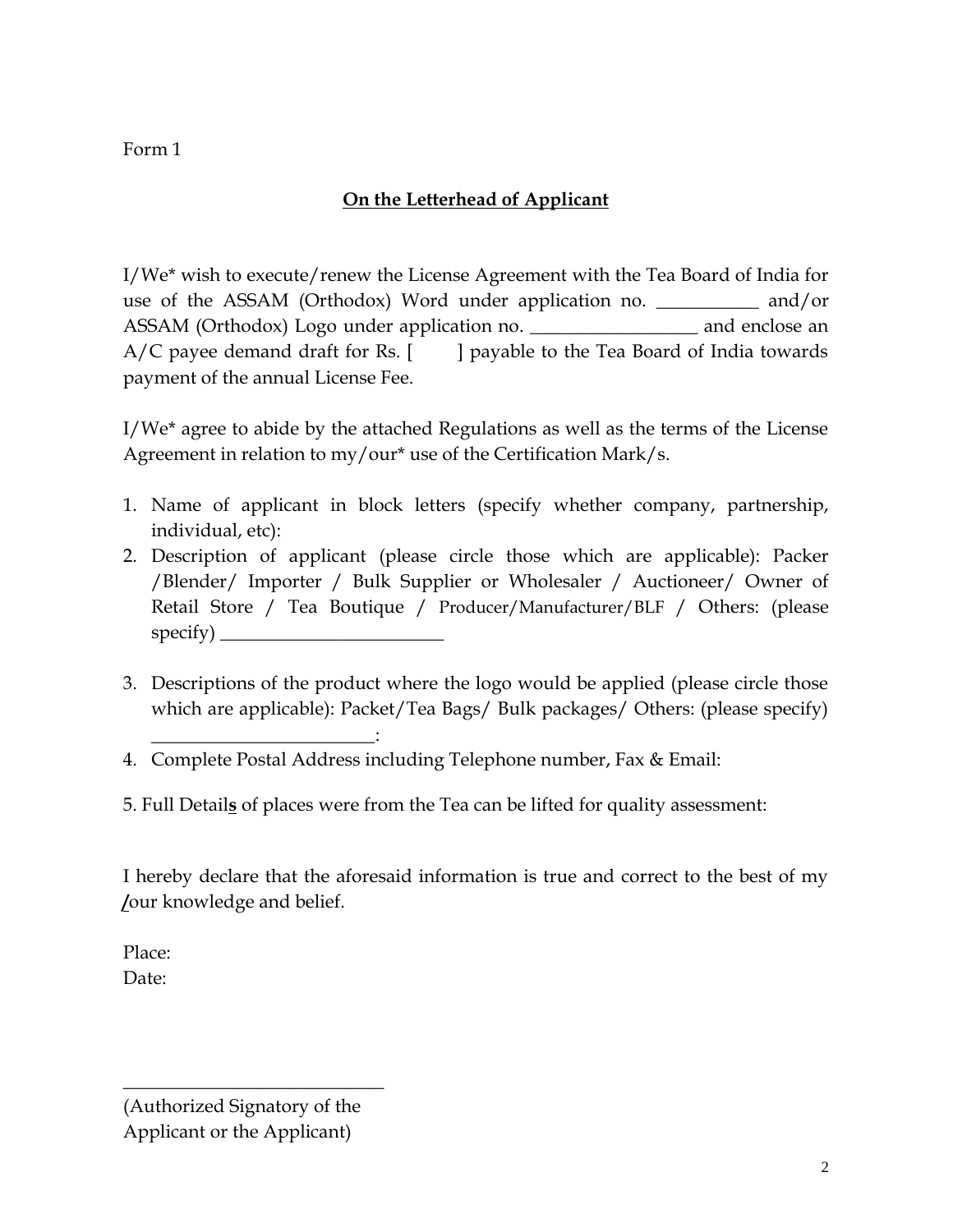#### *Verification:*

\* Checked and verified the above information and recommended the applicant for getting License for use of the **Assam Orthodox** Logo and/or word mark. This may be done either by Tea Associations, CTTA, GTAC Registered Buyer/Seller/Broker/Manufacturer/Importer/Exporter registered with Tea Board of India.

Place : Date:

> (Authorized Signatories of Tea Association, CTTA, GTAC Registered Buyer/Seller/Broker/Manufacturer/Importer/ Exporter

\*(Authorized Signatories of such Tea Association, CTTA, GTAC Registered Buyer/Seller/Broker/Manufacturer/Importer or Exporter may sign. Before recommending please ensure the authenticity of the applicant.)

\**strike out whichever is not applicable.*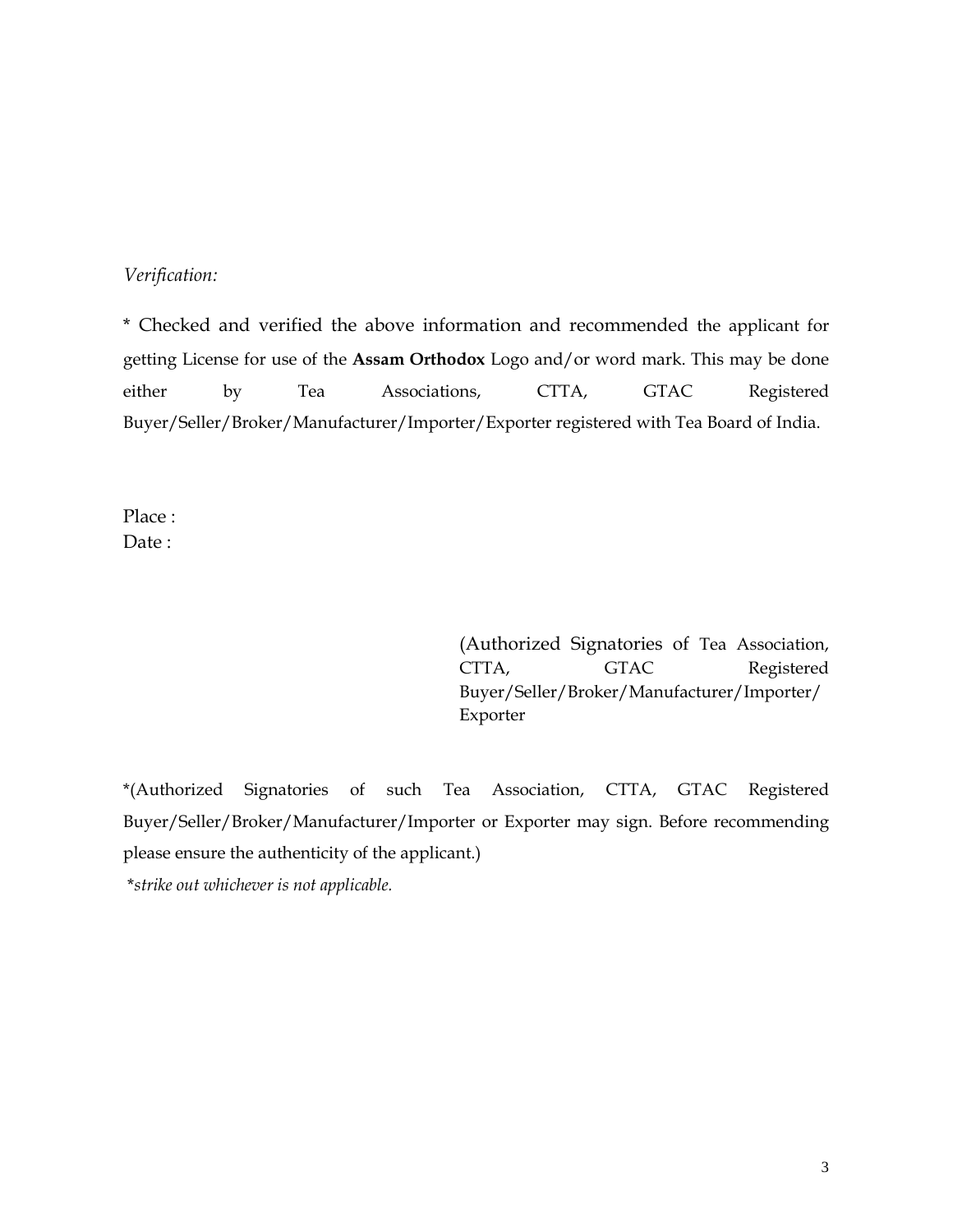## **INTRODUCTION TO THE CERTIFICATION MARK LICENSE PROGRAM**

## **A. The Tea Board of India**

All teas produced in the tea growing areas of India are administered by the Tea Board, India ("the Board") under the Tea Act, 1953 (hereinafter **called** the Tea Act).

The Board was established by the Indian Government in 1953 for the purposes of controlling the Indian tea industry. The constitution of the Board is diverse and its members represent the Indian Parliament, owners of tea estates, growers of tea, the Governments of the principal tea growing states of India, employees of tea estates, exporters of tea, internal traders of tea, tea manufacturers and tea consumers.

The objects of the Board are, inter alia, to regulate the production and cultivation of tea in India, to encourage research, to regulate the sale and export of tea, to provide training in tea testing and fixing grade standards of tea, and improving the marketing of tea in India and **abroad**. The Board has **a number of** statutory duties and functions under the Tea Act and its various enabling Orders which govern production, **quality assurance** marketing and export of teas.

The Board is not involved in the manufacture or trade of tea and is run on a non-profit making basis.

## **B. Orthodox Tea from the State of Assam, India**

The state of Assam is situated in the North Eastern part of India. It is geographically unique for its high relative humidity content and the teas grown in this region are low level tea with altitude of the area not exceeding 150 meters above the mean sea level.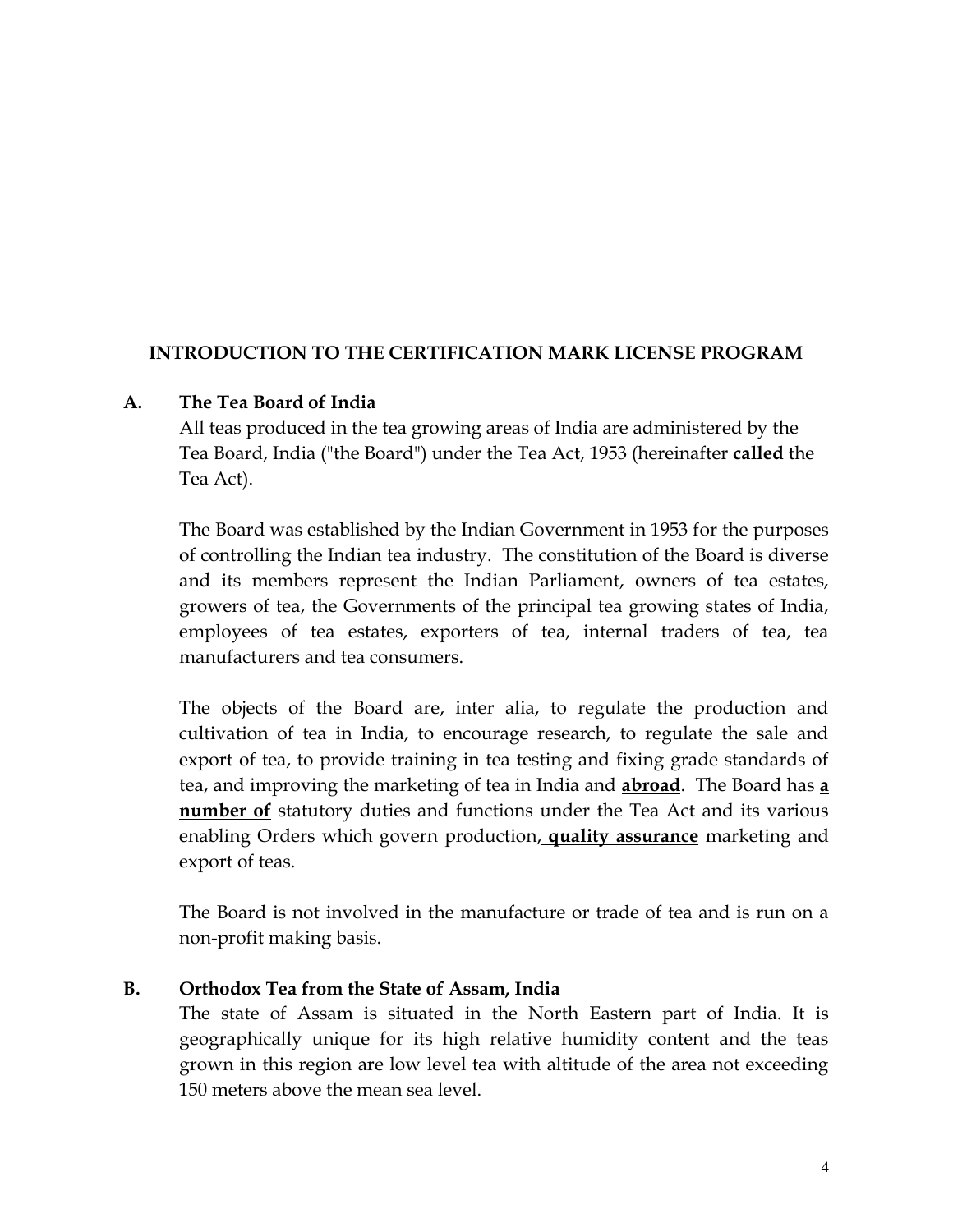Assam (Orthodox) tea is grown in the tea estates along the Brahmaputra Valley within the state of Assam. It is broadly defined as a fully fermented black tea with inherent qualities of flavoury compounds attributable to natural factors such as geographical location, soil characteristic (alluvial and fertile from the rich loam deposited by the Brahmaputra river), climate, wind velocity, light intensity and human skills of selective plucking, manufacturing process characterized by chemical withering, traditional rolling of the withered leaf, fermentation, firing/drying, sorting and grading. For these special characteristics, Assam (Orthodox) tea enjoys much public recognition and patronage worldwide.

**Ever** since **its** establishment, the Board has had sole control over the growing, selling and exporting of Assam (Orthodox) tea. It is that control which has given rise to the reputation enjoyed by Assam (Orthodox) tea.

## **C. Regulations and the Licensing Program**

In order to ensure that the reputation of Assam (Orthodox) tea is maintained, all dealers of Assam (Orthodox) tea, whether they are producers, exporters or sellers, are required to register with the Board. The Board adopts an inclusive approach in registering dealers of Assam (Orthodox) tea.

Additionally, in an endeavour to promote the ASSAM (Orthodox) tea as a premium tea, the Board had created the ASSAM (Orthodox) logo (variant of the Assam logo administered by the Board since the mid-eighties). ASSAM (Orthodox) word and logo (the Certification Marks) can only be applied to such tea as has been certified by the Board as conforming to the standards and characteristics lead down in this respect. The Board ha**d obtained** registration of the ASSAM (Orthodox) word and logo as Geographical Indications under the Geographical Indications of Goods (Registration and Protection) Act, 1999 **on 19th Nov, 2007.**

The Regulations governing use of the Certification Marks ensures that integrity of ASSAM (Orthodox) tea is maintained and affords the Board the necessary information and control over the ASSAM (Orthodox) tea industry to ensure that tea sold worldwide as ASSAM (Orthodox) tea meets the criteria set forth by the Board.

Further, the Board has put in place a licensing program which ensures that (a) tea sold as ASSAM (Orthodox) tea is genuine and (b) all sellers of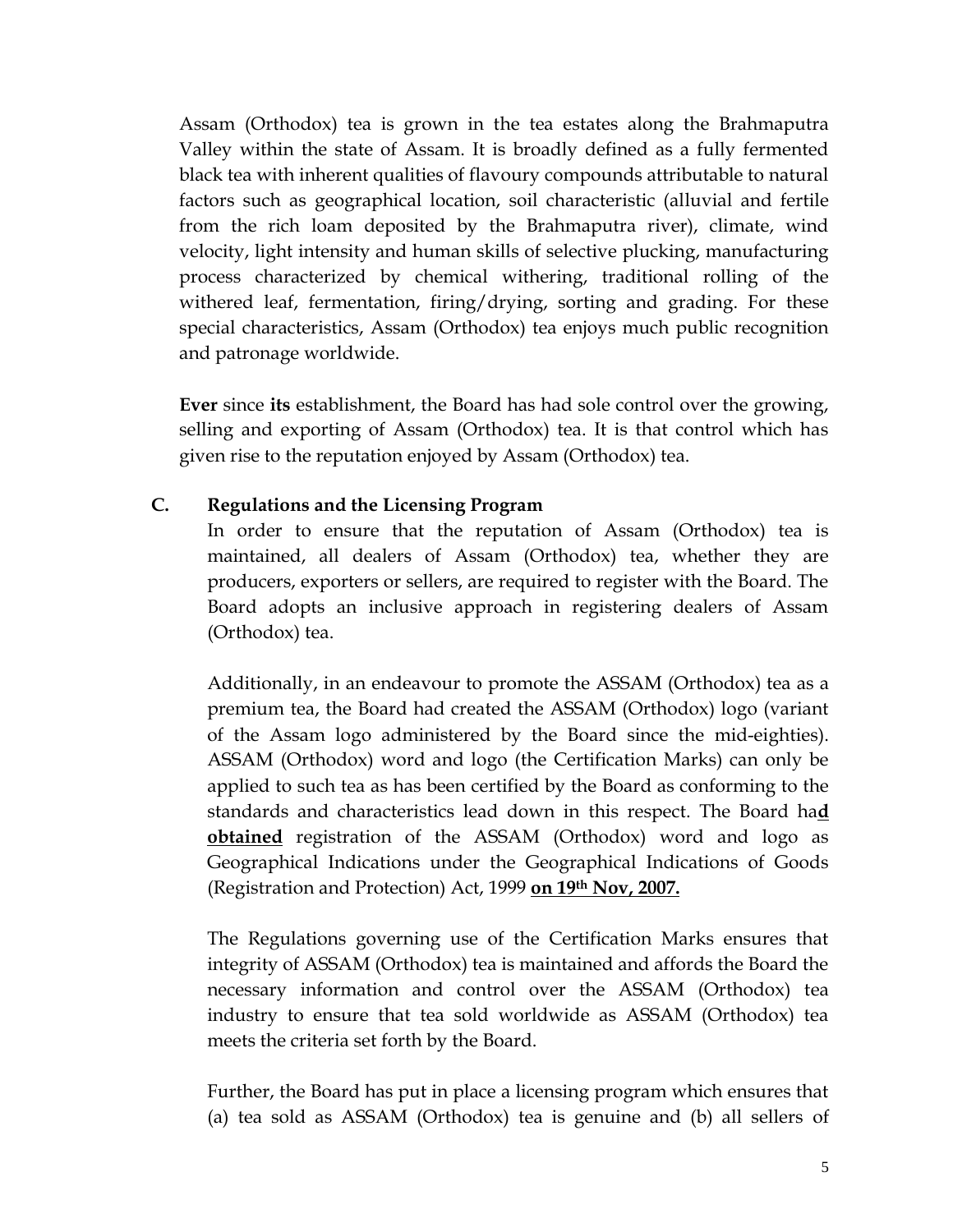genuine ASSAM (Orthodox) tea are duly licensed. All licenses to use the Certification Marks incorporate the Regulations by reference and a license to use the Certification Marks will be granted without discrimination to anyone who applies, provided the tea meets the required criteria. This is in the interest of both the tea trade and the tea consumer.

# **REGULATIONS GOVERNING USE OF THE CERTIFICATION MARKS**



# **(Assam Orthodox logo)**

# **Indian Application No. 23135378 dated 11.4.2012**

**&**

# **ASSAM (Orthodox) (word)**

# **Indian Application No. 2313537 dated 11.04.2012**

# **In respect of Tea in India**

# **1. GENERAL DEFINITION**

For the purpose of this Regulation, unless the context otherwise requires, the following definition shall apply:

- (a) "Proprietor" means Tea Board of India, 14 Biplabi Trailokya Maharaj Sarani (Brabourne Road), P O Box No 2172, Calcutta 700001, India;
- (b) "Certification Marks" means the certification marks ASSAM (Orthodox) (word) under application no. 2313537 and ASSAM (Orthodox) Logo under application no. 2313538 depicted in Schedule I hereto;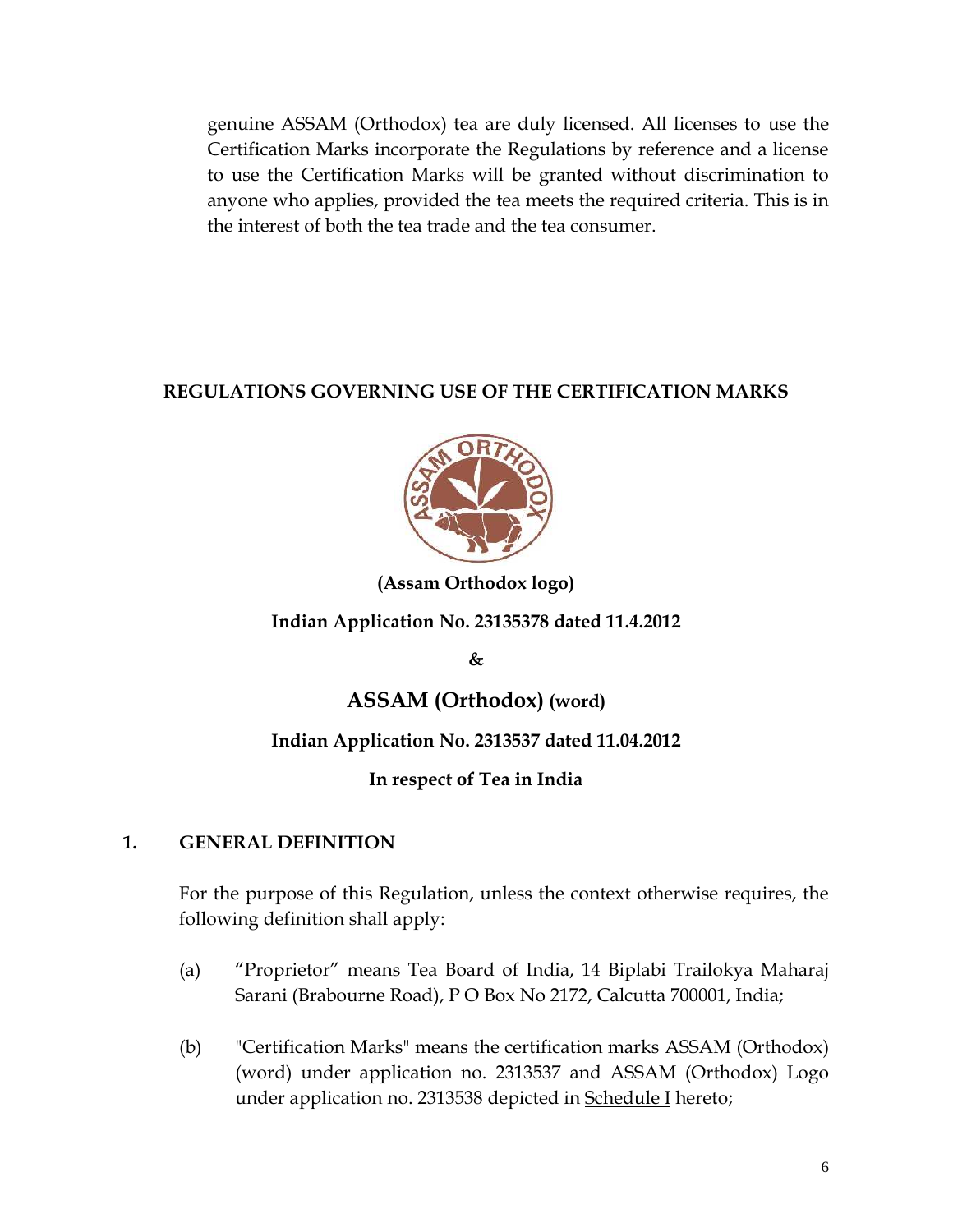- (c) "Person" shall include any company or association or body of individuals, whether incorporated or not;
- (d) "License" means a license issued by the Proprietor in accordance with these Regulations;
- (e) "Authorized User" means any person with a subsisting License from the Proprietor to use the Certification Marks;
- (f) "User License Number" means the number issued to the Authorized User on issuance of a License.
- (g) "Packet tea" means tea packed in unit packs or containers of the types which are ordinarily put up for the purpose of retail sale under the Certification Mark/s.
- (h) "Register" means the Register of Authorized Users of the Certification Mark/s maintained by the Proprietor.

## **2. DEFINITION OF "ASSAM (ORTHODOX) TEA"**

Assam (Orthodox) tea is tea that:

- (a) is cultivated, grown or produced in one of the tea gardens listed in the geographic area listed in the attached Schedule II and which have been registered with the Proprietor in accordance with the provisions of the (Indian) Tea Act, 1953 or any relevant law which may replace this Act;
- (b) has been cultivated, grown or produced in one of the tea gardens listed in Schedule III (which may be amended from time to time by the Proprietor);
- (c) has been processed and manufactured in a factory located in the geographic area listed in the attached Schedule II;
- (d) has earthy and naturally occurring organoleptic characteristics of malty, smooth and mellow liquor, brownish coppery brightness, body colour and strength, with a distinctive astringent sensation that relates to briskness, typical of tea cultivated, grown and produced in the geographic area listed in the attached Schedule II; and
- (e) when tested by expert tea tasters on behalf of the Proprietor, is determined to have the of taste, aroma and mouth feel of the characteristics described in (d) above.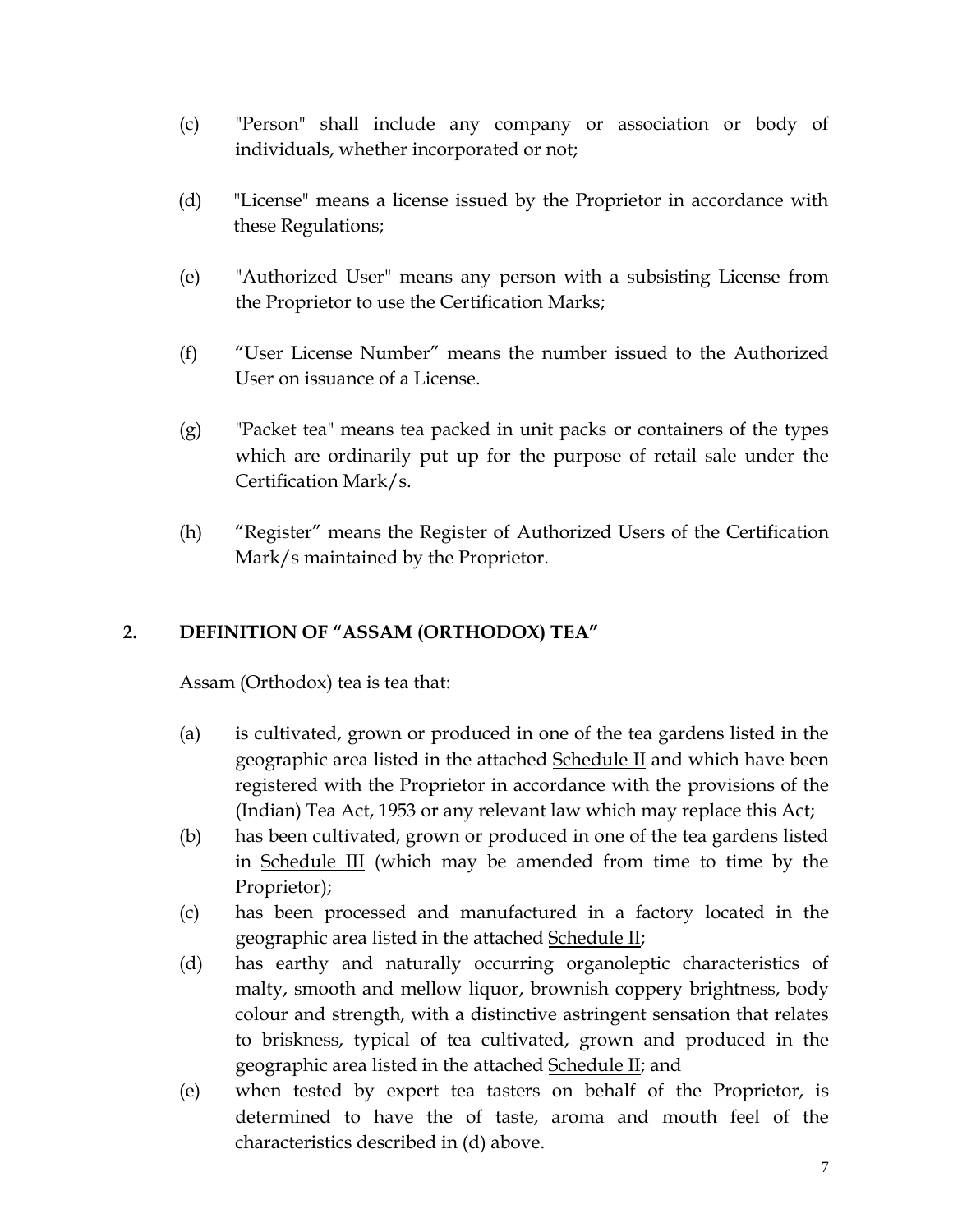## **3. OWNERSHIP OF CERTIFICATION MARKS**

The Certification Marks are the absolute property of the Proprietor and shall not be used by any person except an Authorized User. The power of issuing and terminating a license is vested **with** the Proprietor. The decision to issue and/or cancel a license is dependent solely on the Authorized User's continued conformity with the criteria set forth herein.

## **4. USE OF THE CERTIFICATION MARKS**

- 4.1. **In order** to ensure that the Certification Marks are only used by an Authorized User pursuant to the standards set forth in this section, all Authorized Users will be required to execute a License attached as **Schedule IV** governing their use of the Certification Marks. In consideration of the rights of Licensed use of the Certification Marks granted to the Authorized Users, the Proprietor shall charge Authorized Users License fee in terms of schedule attached as Schedule V. Every applicant for a License to use the Certification Marks undertakes that the tea in respect whereof **will be used** the Certification Marks conforms to these Regulations and the terms of the License.
- 4.2 The Certification Marks shall be applied to or used only in relation to such tea that satisfies the characteristics of Assam (Orthodox) tea as set forth in Section 2 of these Regulations. Specifically, except as set forth in Sections 5.3 and 5.4 below, the Certification Marks, whether used in conjunction or isolation, shall always be used to certify that 100% of the tea **is derived** from a single tea garden listed in Schedule III.
- 4.3 The Certification Marks may be used in relation to a blend of Assam (Orthodox) tea drawn from more than one tea garden listed in Schedule III only if each tea constituting the blend **is** derived from **the** tea gardens listed in Schedule III. In such case, the packaging for the tea must clearly indicate that the tea is a blend of Assam (Orthodox) tea with prominent use of the term "blend" or the term "blended."
- 4.4 The Certification Marks shall not be used in relation to a mixture of Assam (Orthodox) tea with teas of origin other than **that** originating from the geographic area listed in Schedule II. If Assam (Orthodox) tea is one of the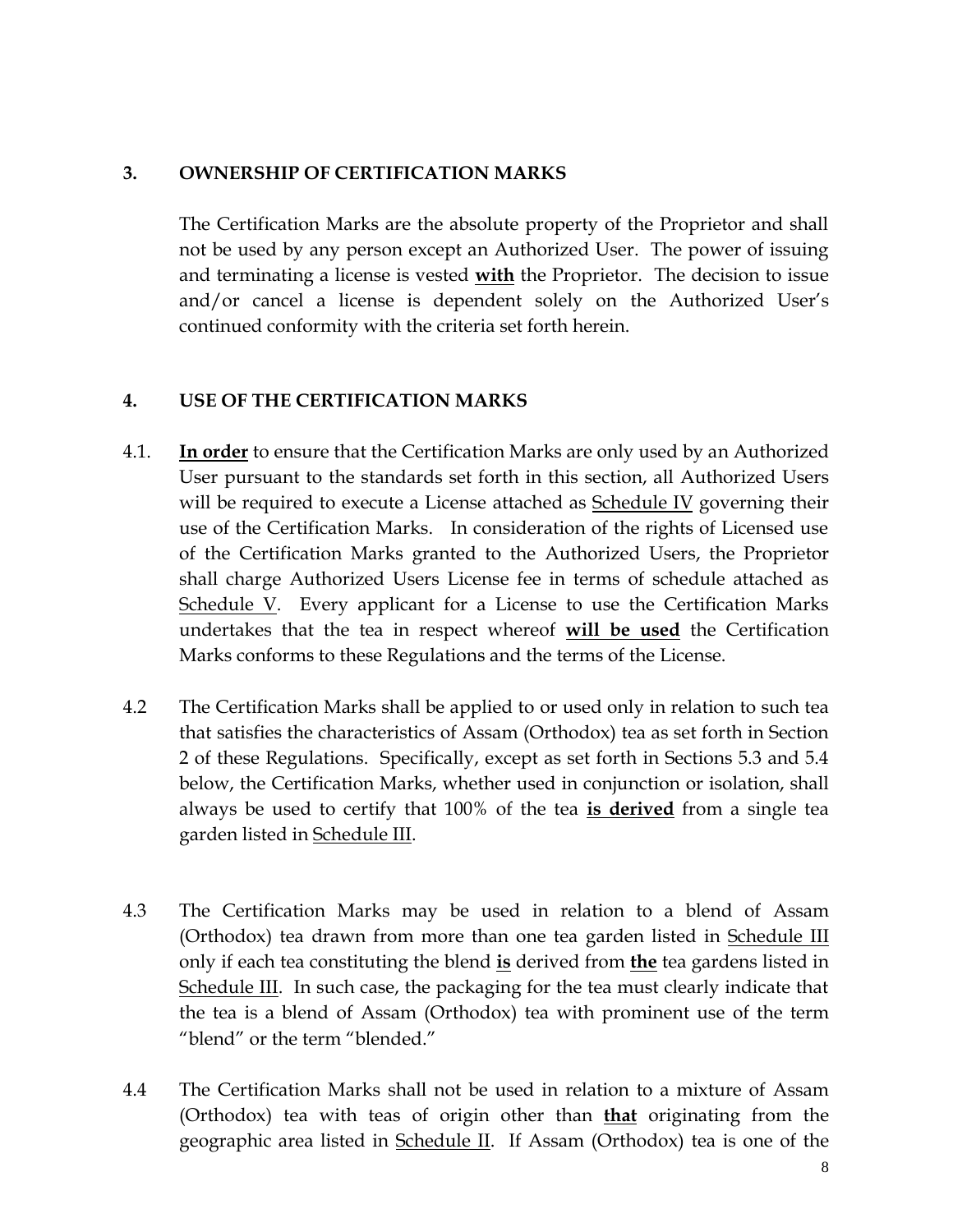components of a tea mixture that includes some portion of tea that does not conform to the characteristics defined in Section 2, the tea mixture must not be named or referred to as "Assam (Orthodox) tea" and the word "Assam (Orthodox)" may only be used and must be used on the packaging to accurately set forth the proportion of Assam (Orthodox) tea in the tea mixture (e.g., a list of ingredients). In such cases, the term "Assam (Orthodox)" must appear in a font, design and size that does not misrepresent to the consumer the content and origin of the mixture.

- 4.5 The Certification Marks shall be applied to packaging for Assam (Orthodox) tea so that they are clearly visible to **the** purchasers / consumers. All representations of the Certification Marks shall be accompanied by an indication that they are certification marks of the Proprietor. Subject to these Regulations, the Authorized User shall decide the way in which the Certification Marks may be represented including specifications as to **the** colour, size and lettering of the Certification Marks (with the exception of the Assam (Orthodox) Logo, which must appear as presented in Schedule I hereto) and what matter of any description may be used in close association with the Certification Mark and in what relationship, except that the Certification Marks must appear in a different size or font than the Authorized User's trademarks and company name. In the event of any representation of the Certification Mark being considered unsuitable by the Proprietor, the Authorized User shall terminate such use.
- 4.6.1 Authorized User **shall** not use or seek to register the Certification Marks as a trademark, or as part of a trademark or trade name, for the goods or services of the Authorized User.

## 4.6.2 **Authorised User shall stop using the Certification Marks in the event of it being not renewed by the user or it is terminated by the Proprietor.**

#### **5. HOW THE SCHEME WILL BE POLICED / MONITORED**

5.1 **In order to** ensure the integrity of the supply chain of Assam (Orthodox) tea **and** so that the Proprietor may monitor the quantity of Assam (Orthodox) tea exported out of and sold in India, and for the purpose of ensuring that tea other than tea described in Section 2 of these Regulations is not being sold as Assam (Orthodox) tea, for each calendar year, all Authorized Users shall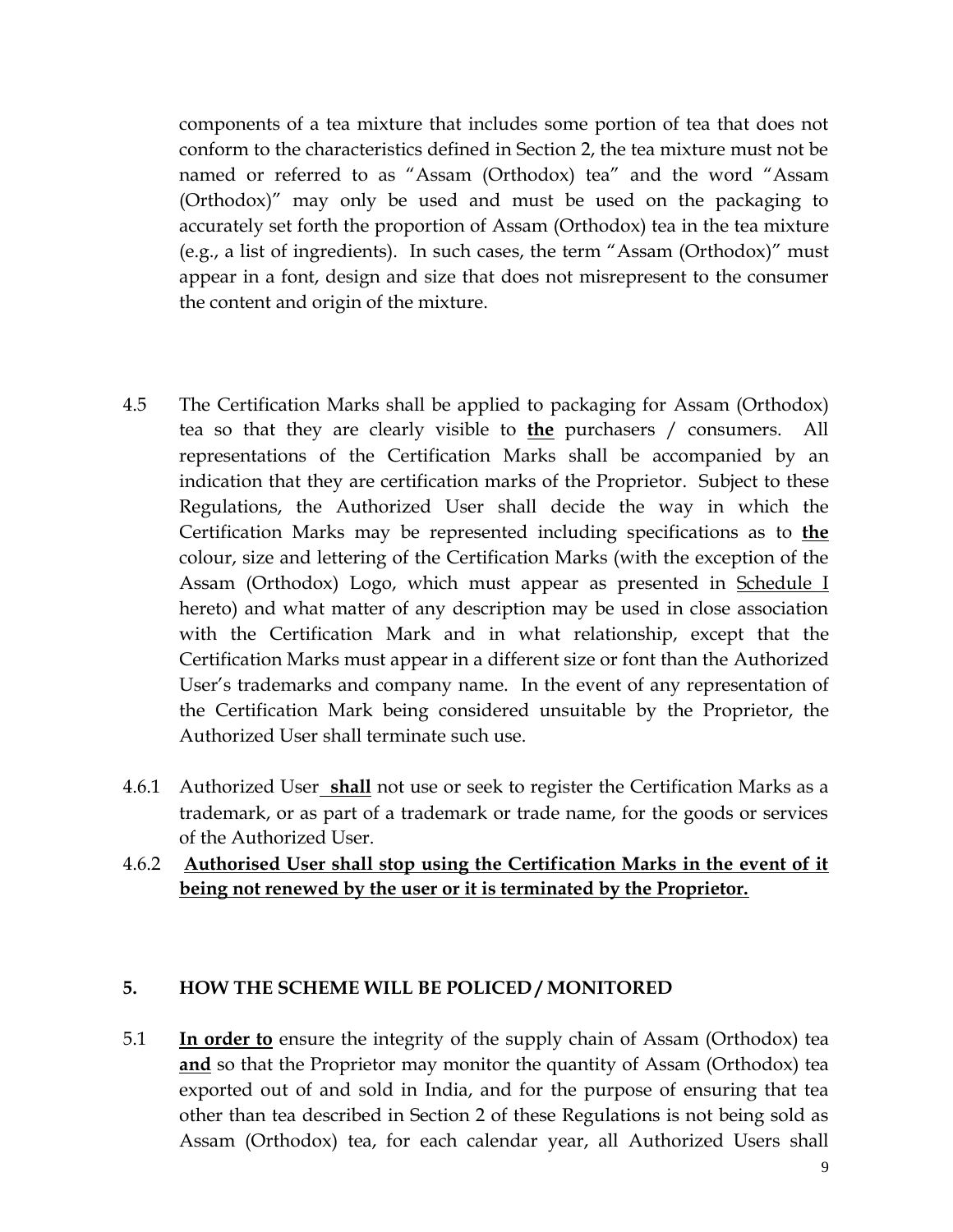submit to the Proprietor an annual report of purchases, sales and inventory of Assam (Orthodox) tea, in the form of Schedule VI (the "Annual Report"). The Annual Report for each calendar year shall be due to the Proprietor immediately on the expiration thereof.

- 5.2 So that the Proprietor may monitor the legitimacy and quality of Assam (Orthodox) tea exported out of and sold in India, at the Proprietor's request, Authorized User shall submit to Proprietor a sample of tea sold **by the Authorized User** and/or packaging used by authorized User shall submit any sample requested pursuant to this paragraph to **the** Proprietor within two (2) weeks of receipt of such request from the Proprietor. So that Proprietor may monitor the legitimacy and quality of Assam (Orthodox) tea exported out of and sold in India, Proprietor shall be entitled to inspect, prior to and after the grant of a license, during business hours and with reasonable notice to applicant/Authorized User, any premises where Assam (Orthodox) tea is being processed, manufactured, packed or stored, for the purpose of ensuring that the standards laid down by the Proprietor are being adhered to and complied with. Any License will be conditional on the Proprietor being so satisfied.
- **5.4 The Proprietor shall have the right to issue Guidelines/Circulars from time to time for effective administration of the Certification Marks and such Guidelines/Circulars shall be binding on the Users.**

## **6. MAINTENANCE OF REGISTER OF AUTHORIZED USERS**

- 6.1 The Proprietor shall keep at its office **a** Register wherein shall be entered the name, address and trade descriptions of each Authorized User, the date of his registration, particulars concerning the cancellation of any previous License, and such other particulars as may from time to time be prescribed or deemed necessary by **the** Proprietor.
- 6.2 The Register will be available for inspection at Director of Tea Promotion, Tea Board, 5th Floor, 14, B.T.M. Sarani (Brabourne Road), P O Box No 2172, Kolkata 700 001, India. Any person wishing to inspect the Register shall give reasonable notice to the appropriate office of the Proprietor where such inspection is to take place.

## **7. BREACH OF LICENSE**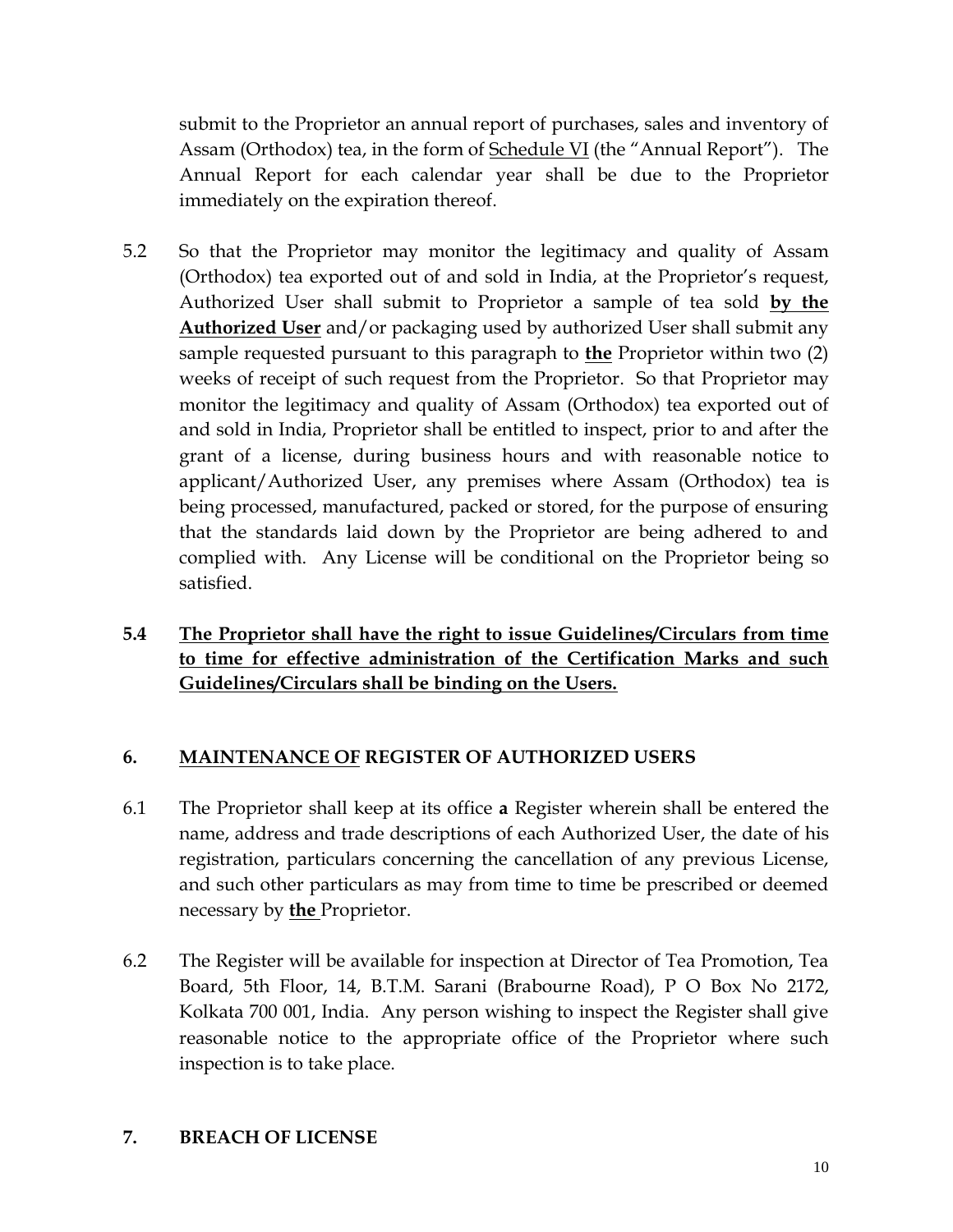- 7.1 These Regulations are incorporated into all licenses by reference. The Proprietor and/or Authorized User may terminate a License without prejudice to **its** other remedies forthwith by notice in writing to the other if the other party commits a breach of the License; provided that if the breach is capable of remedy the notice shall only be given if the party in breach shall not have remedied the same within one month of having been given notice in writing specifying the breach and requiring it to be remedied.
- 7.2 If an Authorized User uses the Certification Marks in an unauthorized, misleading or deceptive manner, or in any manner that defames or causes disrepute to Assam (Orthodox) tea, or if the Authorized User is convicted of any offense leading to the discredit of his reputation or good faith as a trader, or is adjudicated bankrupt, or goes into liquidation (other than voluntary liquidation for the purpose of amalgamation or reconstruction), or has a receiver appointed over his assets, the Proprietor may terminate the License.
- 7.3 If the Proprietor terminates a License pursuant to the provisions of the License and these Regulations, the former Authorized User **shall** not use the Certification Marks for any purpose.

#### **8. PROCEDURE FOR RESOLVING DISPUTES**

In the event of the issue of a License being refused or a License being terminated by the Proprietor, the person concerned shall, **within** the period of sixty days immediately succeeding the date of such refusal or termination, have the right to appeal against such refusal or cancellation to the Registrar of Trade Marks, India, provided that he at the same time gives notice of such appeal to the Proprietor. The decision of the Registrar of Trade Marks on such appeal (after submission to it of such written and/or oral representations as the parties decide to make or as it shall require) shall be final and binding on the Proprietor and the person concerned.

#### **9. NOTICES**

Any notice given by the Proprietor to an Authorized User pursuant to the Authorized User's license shall be deemed to have been duly given if forwarded through the post by prepaid letter addressed to the Authorized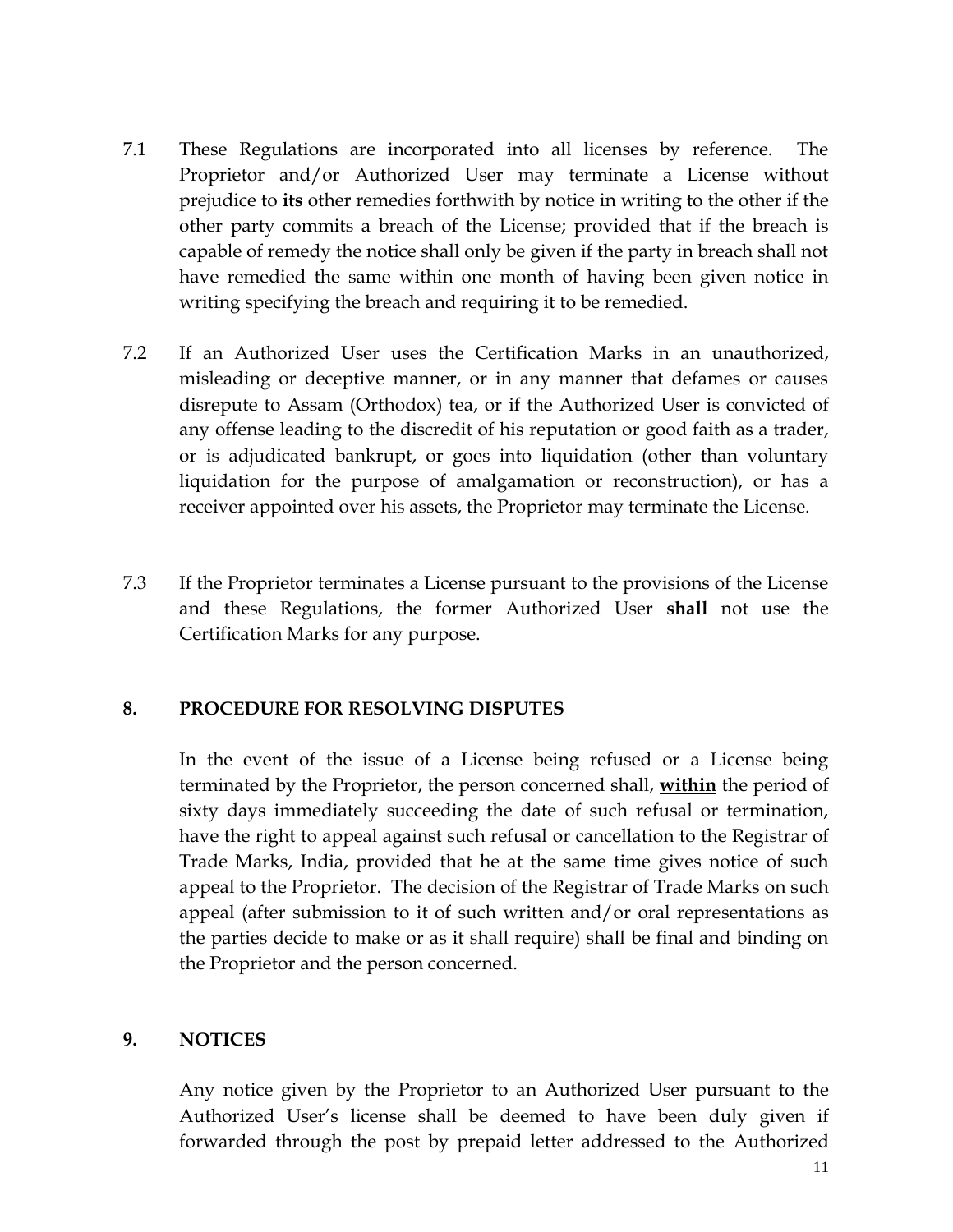User set forth in its license. Any notice given by an Authorized User to the Proprietor shall be deemed to have been duly given if forwarded through the post by prepaid letter addressed to the Proprietor at Director of Tea **Promotion**, Tea Board, 5th Floor, 14, B.T.M. Sarani (Brabourne Road), PO Box 2172, Kolkata 700 001, India.

#### **10. POWER TO AMEND**

Subject to the consent of the Registrar of Trade Marks, the Proprietor may alter these Regulations in accordance with the provisions of the Trade Marks Act, 1999 or any other law for the time being in force in India

## **11. DELEGATION OF POWERS**

The Proprietor may authorize such persons as deemed appropriate by it to make tests and inspections in pursuance of paragraph 5.3 of these Regulations on its behalf. Such persons may include, for example, expert tea tasters, public analysts or such other persons or bodies deemed competent under the relevant food laws and regulations in force in India from time to time. The Proprietor may require that an authorized user obtain a certificate from such a person in order to be entitled to use the Certification Marks. For the purpose only of making tests and inspections, the Proprietor may from time to time delegate its powers to a Management Committee duly appointed by a Resolution of the Proprietor, and/or its Board who may be appointed and selected to represent the Proprietor, subject always to such conditions as the Proprietor may from time to time impose. **Further, the proprietor may authorize by way of resolution, office order or circular any person serving under it to sign any agreement for effective administration of the Certification Marks.**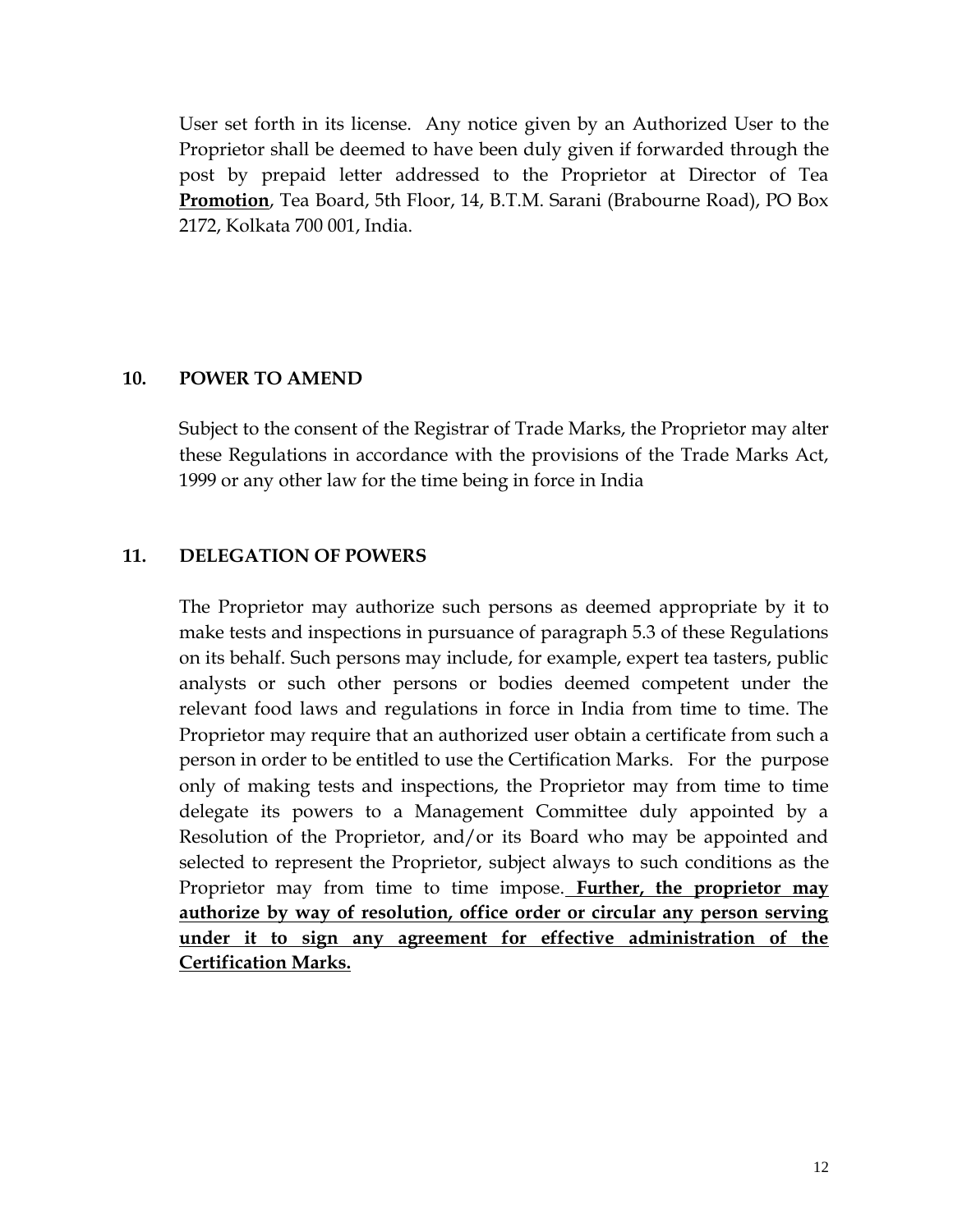# **SCHEDULE I**

# **ASSAM (Orthodox)**

**Indian application No. 2313537**

**and**



**ASSAM (Orthodox) logo**

**Indian application No. 2313538**

**In respect of Tea in class 30 in India**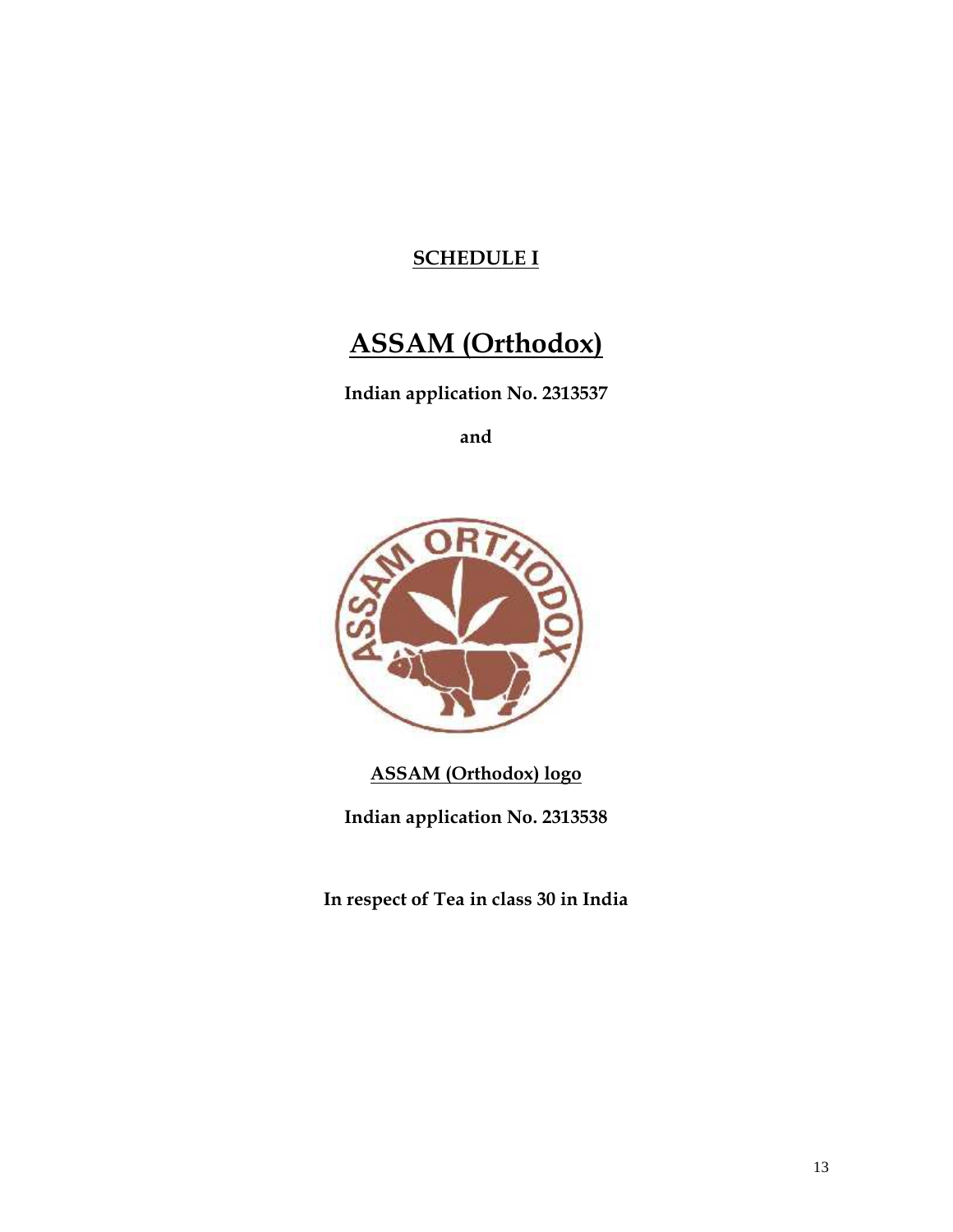#### **SCHEDULE II – GEOGRAPHIC AREA**

The Following areas in the state of Assam, India:

- 1. Sibsagar, Sonari, and Nazira Sub- Divisions of Sibsagar District.
- 2. Moriani and Jorhat Sub-Division of Jorhat District.
- 3. Golaghat and Bokakhat Sub-Division of Golaghat Distict.
- 4. Tinsukia and Margherita Sub-Division of Tinsukia District.
- 5. Udalguri Sub-Division of Udalguri District.
- 6. Bokajan Sub-Divison of Karbi Anglong District.
- 7. Biswanath Chariali, Tezpur and Gohpur Sub-Division of Sonitpur District.
- 8. Haflong Sub-Division of North Cachar Hills.
- 9. Mongaldai Sub-Division of Darrang District.
- 10. Rongia Sub-Division of Kamrup District.
- 11. Kokrajhar and Gosaigaon Sub-Division of Kokrajhar District.
- 12. Dibrugarh Sub-Division of Dibrugarh District.
- 13. Baska Sub-Division of Baska District.
- 14. Nagaon Sub-Division of Nagoan District.
- 15. Chapor Sub-Division of Dhubri District.
- 16. Lakhimpur Sub-Division Lakimpur District.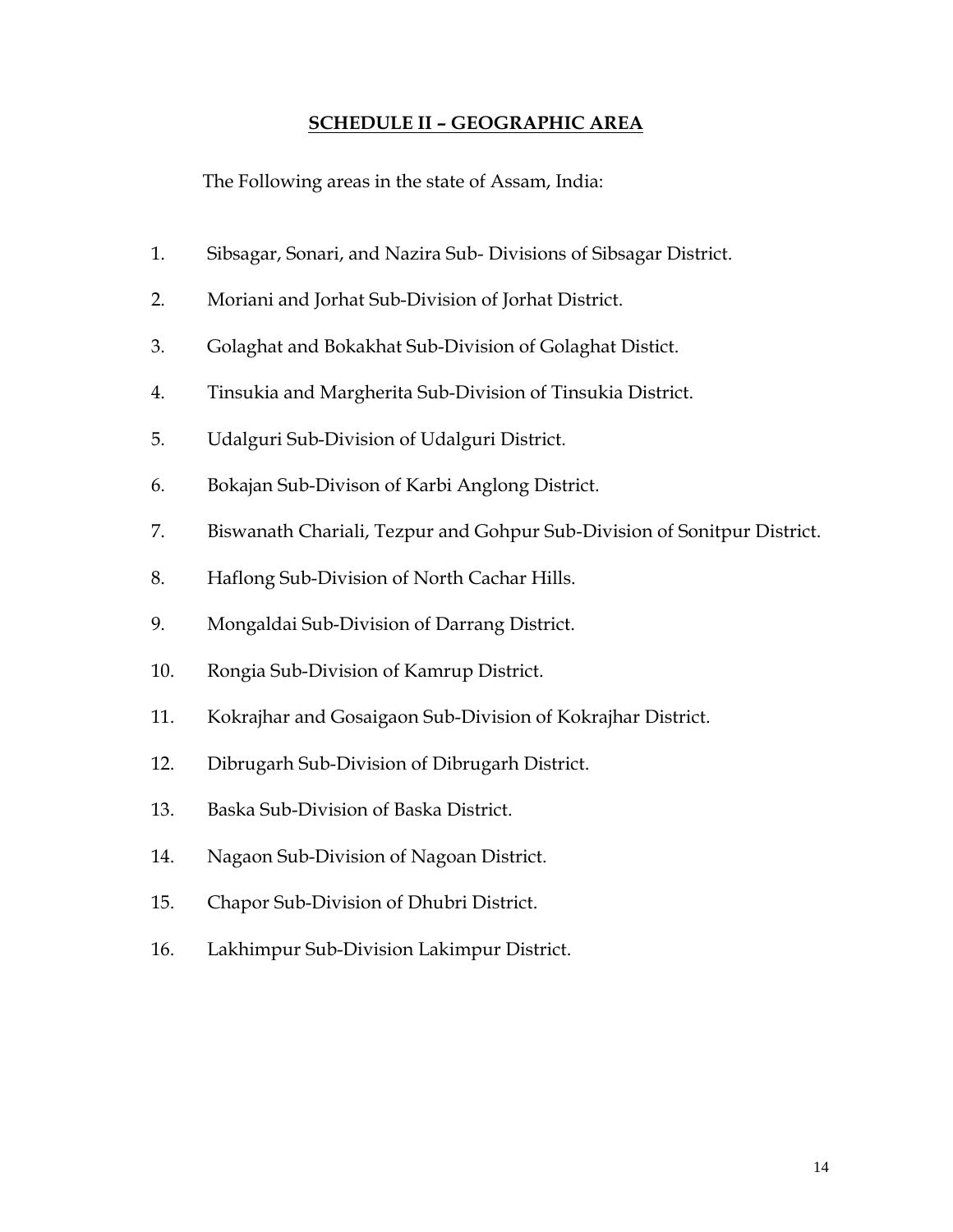# **SCHEDULE III – LIST OF TEA GARDENS**

| 1.  | Amgoorie           |  |  |  |  |  |
|-----|--------------------|--|--|--|--|--|
| 2.  | <b>Borhat</b>      |  |  |  |  |  |
| 3.  | Borpatra           |  |  |  |  |  |
| 4.  | Doomur Dallung     |  |  |  |  |  |
| 5.  | Gabroo Purbat      |  |  |  |  |  |
| 6.  | Kanu               |  |  |  |  |  |
| 7.  | Khagorijan         |  |  |  |  |  |
| 8.  | Khomgea            |  |  |  |  |  |
| 9.  | Khoomtaie          |  |  |  |  |  |
| 10. | Krishna Behari     |  |  |  |  |  |
| 11. | Manjushree         |  |  |  |  |  |
| 12. | Mohokutie          |  |  |  |  |  |
| 13. | Nahorhabi          |  |  |  |  |  |
| 14  | Sree Sibbari       |  |  |  |  |  |
| 15  | Suffry             |  |  |  |  |  |
| 16  | Shri Ram Tea Indus |  |  |  |  |  |
| 17  | Towkok             |  |  |  |  |  |
| 18  | Tingalibam         |  |  |  |  |  |
| 19  | Vohra Tea (BLF)    |  |  |  |  |  |
| 20  | Bemolapur          |  |  |  |  |  |
| 21  | Gelakey            |  |  |  |  |  |
| 22  | Shantipur          |  |  |  |  |  |
| 23  | Sonabheel          |  |  |  |  |  |
| 24  | Sonarie            |  |  |  |  |  |
| 25  | Deha               |  |  |  |  |  |
| 26. | Bhuyankhat         |  |  |  |  |  |
| 27  | Diffloo T.E.       |  |  |  |  |  |
| 28. | Gatoonga           |  |  |  |  |  |
| 29  | Heelekah           |  |  |  |  |  |
| 30. | Lukwah             |  |  |  |  |  |
| 31. | Mackeypore T.E.    |  |  |  |  |  |
| 32. | Madoorie           |  |  |  |  |  |
| 33. | Hajua              |  |  |  |  |  |
| 34. | Mangalam           |  |  |  |  |  |
| 35. | Salkathoni         |  |  |  |  |  |
| 36. | Suntok             |  |  |  |  |  |
| 37  | Attabarrie         |  |  |  |  |  |
| 38. | Ananda-Bag         |  |  |  |  |  |
| 39. | Baghjan            |  |  |  |  |  |

| 40. | Bogapani       |  |  |  |  |  |
|-----|----------------|--|--|--|--|--|
| 41. | Bordubi        |  |  |  |  |  |
| 42. | Budlabeta      |  |  |  |  |  |
|     |                |  |  |  |  |  |
| 43. | Daisajan       |  |  |  |  |  |
| 44. | Deamoolie      |  |  |  |  |  |
| 45. | Dhoeadaam      |  |  |  |  |  |
| 46. | Dingultarrung  |  |  |  |  |  |
| 47. | Dinjan         |  |  |  |  |  |
| 48. | Dirial         |  |  |  |  |  |
| 49. | Dirok          |  |  |  |  |  |
| 50. | Duamara        |  |  |  |  |  |
| 51. | Panitola       |  |  |  |  |  |
| 52. | Pengaree       |  |  |  |  |  |
| 53. | Raidang (Dib)  |  |  |  |  |  |
| 54. | Rajah Alli     |  |  |  |  |  |
| 55. | Rungagora(AC)  |  |  |  |  |  |
| 56. | Rupai          |  |  |  |  |  |
| 57. | Samdang        |  |  |  |  |  |
| 58. | Saportoli      |  |  |  |  |  |
| 59. | Satrupa(BLF)   |  |  |  |  |  |
| 60. | Hatimara       |  |  |  |  |  |
| 61. | Hokonguri      |  |  |  |  |  |
| 62. | Itakhooli      |  |  |  |  |  |
| 63. | Jutlibari      |  |  |  |  |  |
| 64. | Khobong/Laina  |  |  |  |  |  |
| 65. | Koomsong       |  |  |  |  |  |
| 66. | Ledo           |  |  |  |  |  |
| 67. | Limbuguri      |  |  |  |  |  |
| 68. | Madhuban       |  |  |  |  |  |
| 69. | Mahakali       |  |  |  |  |  |
| 70. | Margherita     |  |  |  |  |  |
| 71. | <b>Namdang</b> |  |  |  |  |  |
| 72. | <b>Borguri</b> |  |  |  |  |  |
| 73. | Kamakhyabari   |  |  |  |  |  |
| 74. | Mahadeobari    |  |  |  |  |  |
| 75. | Sewpur         |  |  |  |  |  |
| 76. | Balupara       |  |  |  |  |  |
| 77  | Malibru        |  |  |  |  |  |
| 78. | Max-Worth      |  |  |  |  |  |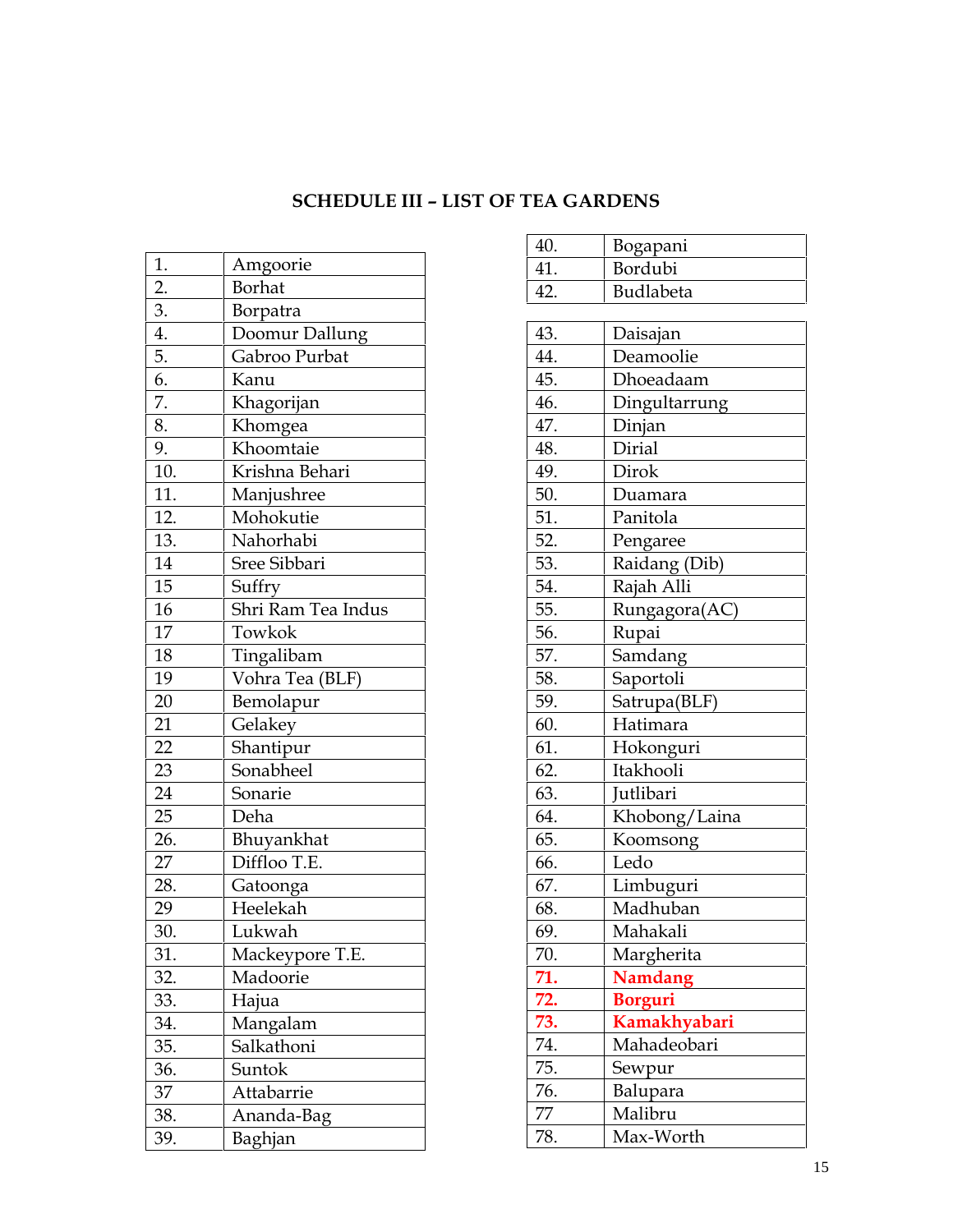| 79.  | Atareekhat          |
|------|---------------------|
| 80.  | Borengajuli         |
| 81.  | Budlapara           |
| 82.  | Bhooteachang        |
| 83.  | Dimakusi            |
| 84.  | Hattigor            |
| 85.  | Nonaipara           |
| 86.  | Orangajuli          |
| 87.  | Paneery             |
| 88.  | Singrimari          |
| 89.  | Banaspati           |
| 90.  | Namboornadi         |
| 91.  | Ambica              |
| 92.  | Dhanseri            |
| 93.  | Lengree             |
| 94.  | Kopili              |
| 95.  | Bhagmari            |
| 96.  | Bargang             |
| 97.  | Behali              |
| 98.  | Corramore           |
| 99.  | Dekorai             |
| 100. | Dhulapadung         |
| 101. | Dufflaghur          |
| 102. | Gingia              |
| 103. | Halem               |
| 104. | Tezpore & Gogra     |
| 105. | Mijicajan           |
| 106. | Monabarie           |
| 107. | Nahorani            |
| 108. | Nya Gogra / Gohpur  |
| 109. | Pertabgurh          |
| 110. | Phulbari            |
| 111. | Rupajuli            |
| 112. | Sessa 'M'(E&Singlo) |
| 113. | Suola               |
| 114. | Tarajulie           |
| 115. | Nirmala             |
| 116. | Anupam              |
| 117. | Behora              |
| 118. | Bogidhola           |
| 119. | Bokakhat            |
| 120. | Borsapori           |
| 121. | <b>Bukhial</b>      |
| 122. | Nurnalighur         |
| 123. | Ghilladhary         |
|      |                     |

| 124. | Lattakoojan     |
|------|-----------------|
| 125. | Marangi         |
| 126. | Methoni         |
| 127. | Rungagora(JG)   |
| 128. | Halmira         |
| 129. | Jamguri         |
| 130. | Marangi         |
| 131. | Murphulani      |
| 132. | Nahorjuri       |
| 133. | Bettybari       |
| 134. | Mazbat          |
| 135. | Narayanpur      |
| 136. | Pabhoi          |
| 137. | Kacharigaon     |
| 138. | Kolony          |
| 139. | Mahaluxmi       |
| 140. | Shyamguri       |
| 141. | Belseri         |
| 142. | Birjhora        |
| 143. | Menoka          |
| 144. | Nagrijuli       |
| 145. | Dahingeapar     |
| 146. | Hunwal          |
| 147. | Sockieting      |
| 148. | Dessoi          |
| 149. | Meleng          |
| 150. | Duflating       |
| 151. | Seleng          |
| 152. | Jorhat          |
| 153. | Dejoo           |
| 154. | Harmutty        |
| 155. | Seajuli         |
| 156. | Cinnatolliah    |
| 157. | Koilamari       |
| 158. | Doomni*         |
| 159  | Borliut         |
| 160. | Kondoli         |
| 161  | Sesenee         |
| 162  | Salonah         |
| 163  | Rembeng         |
| 164  | Mornoi          |
| 165. | Banglabari T.E. |
| 166. | Kokrajhar       |
| 167. | Daloabari       |
| 168. | Krishnakali     |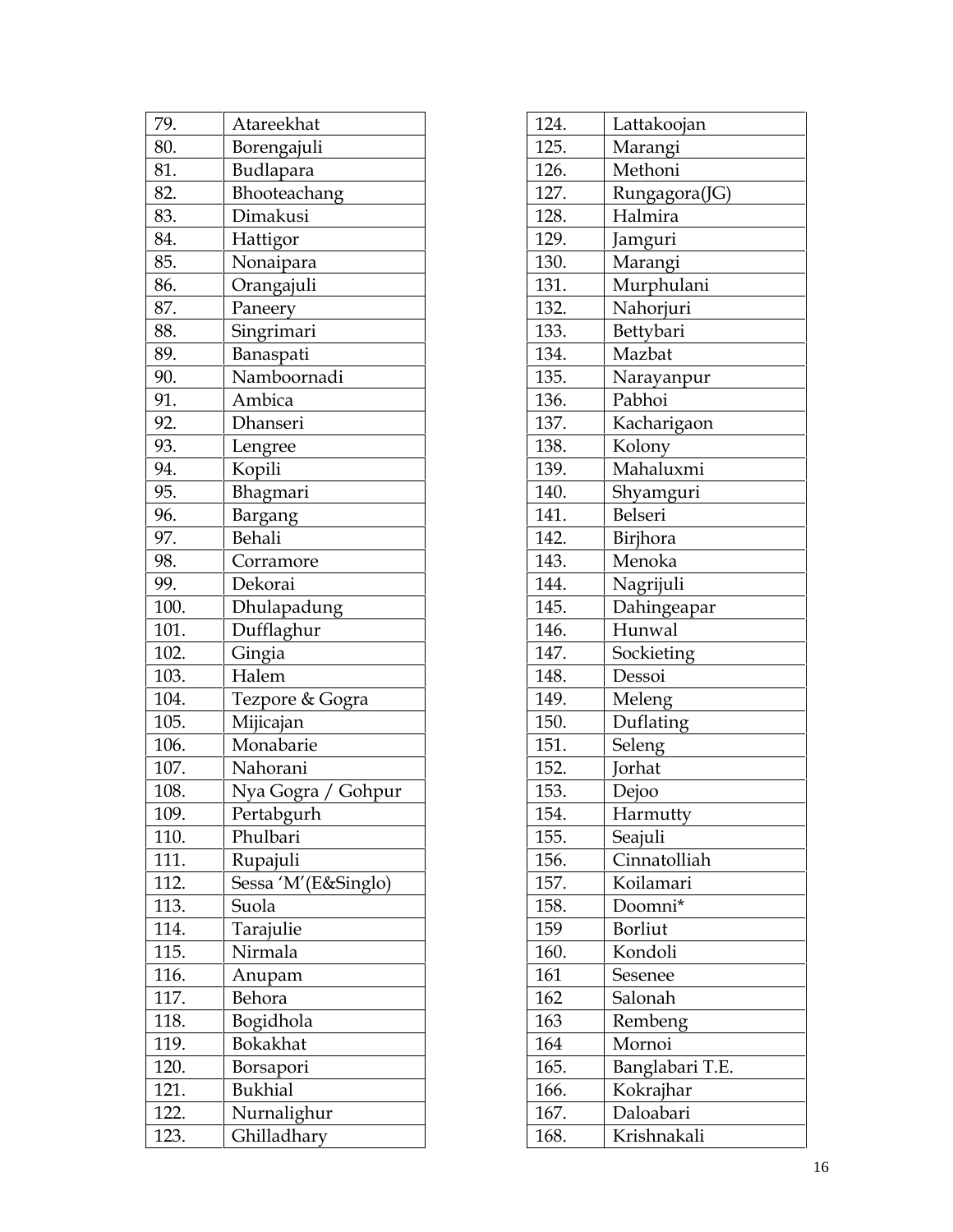| 169. | Achabam              |
|------|----------------------|
| 170. | Amulguri             |
| 171. | Anandabari           |
| 172. | Balijan(H)           |
| 173. | <b>Balijan North</b> |
| 174. | <b>Bokel</b>         |
| 175. | Borbarooah           |
| 176. | Chubwa               |
| 177. | Dikom                |
| 178. | Diksam               |
| 179. | Dilli                |
| 180. | Dinjoye              |
| 181. | Dirai                |
| 182. | Ethelwold            |
| 183. | Greenwood            |
| 184. | HapjanPurbat         |
| 185. | Harishpur            |
| 186. | Hatti Alli           |
| 187. | Hazelbank            |
| 188. | Jaipur               |
| 189. | Keyhung              |
| 190. | Langharjan           |
| 191. | Maijan/Nagaghoolie   |
| 192. | Madhuting            |
| 193. | Mancotta             |
| 194. | Maud                 |
| 195. | Mokalbari            |
| 196. | Muttuck              |
| 197. | Namsang              |
| 198. | Nudwa                |
| 199. | Romai                |
| 200. | Satyanarayan         |
| 201. | Sealkotee            |
| 202. | Sessa(Stewart Holl)  |
| 203. | Singlijan            |
| 204. | Teen Ali             |
| 205. | Teloijan             |
| 206. | Thanai               |
| 207. | Zaloni               |
| 208. | Ghograjan            |
| 209. | Jodhpur              |
| 210. | Kaliapani            |
| 211. | Korangani            |
| 212. | Primerose            |
| 213. | Rongmola             |

| 214. | Satispur          |
|------|-------------------|
| 215. | Shyam             |
| 216. | Namroop           |
| 217. | Ouphulia          |
| 218. | Pipratoly         |
| 219. | Desam             |
| 220. | Basmatia          |
| 221. | <b>Dhelakhat</b>  |
| 222. | Gangabari         |
| 223. | Halmari           |
| 224. | Jamirah           |
| 225. | Joonktollee       |
| 226. | Kenduguri         |
| 227. | Lengrai           |
| 228. | Rajgarh           |
| 229. | Sepon             |
| 230. | Tinkong           |
| 231. | Modi Tea          |
| 232. | Satipur (S)       |
| 233. | Satyanarayan      |
| 234  | Dhunseri          |
| 235  | Lamabari          |
| 236  | <b>Bateli</b>     |
| 237. | Bahipukhuro       |
| 238. | Majuli            |
| 239. | Bhergaon          |
| 240. | Krishnasushaibini |
| 241. | Maijonga          |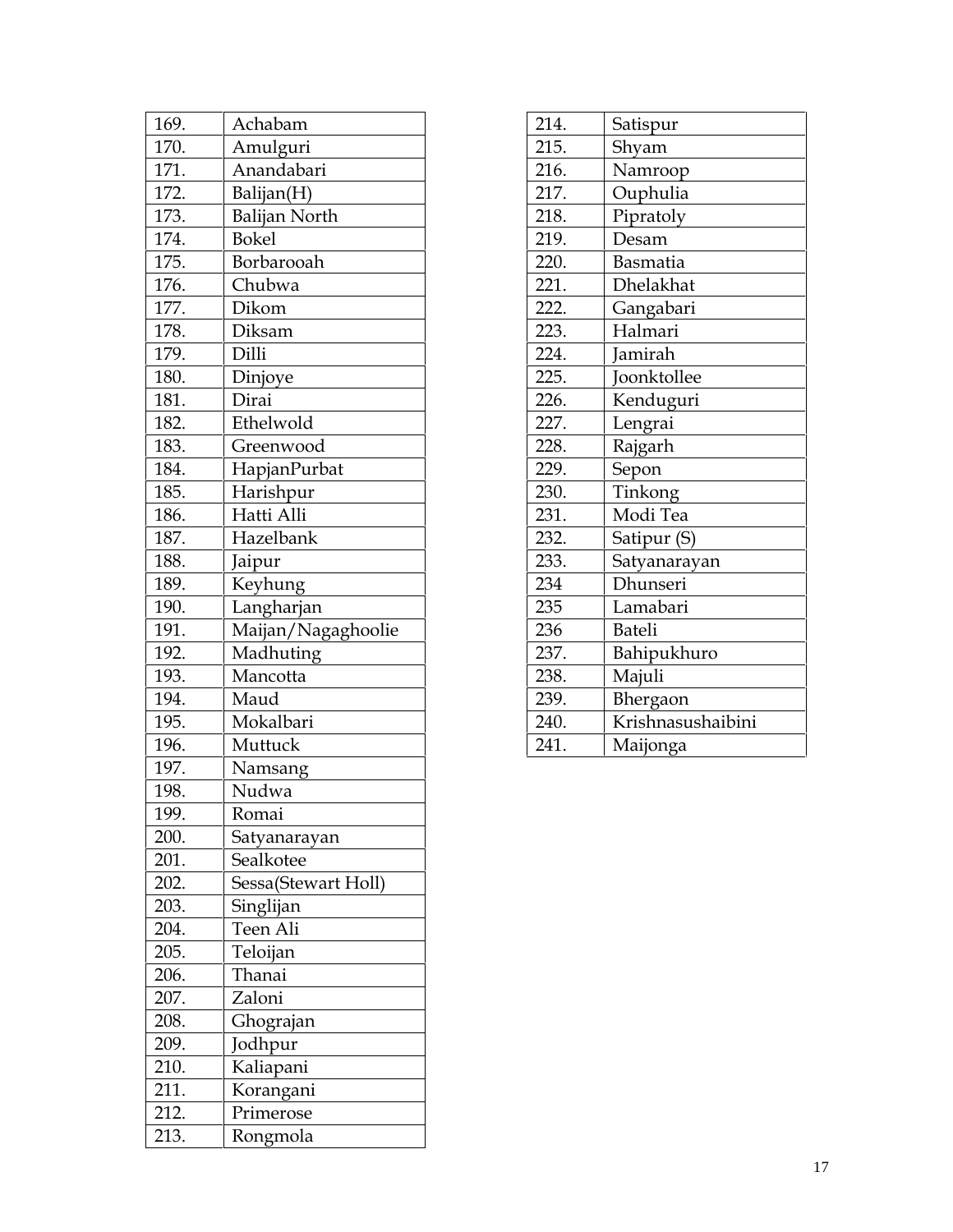## **SCHEDULE IV CERTIFICATION MARKS LICENSE AGREEMENT**

### **User License Number:**

This License, effective as of the date of full execution, is by and between Tea Board, India, a statutory body created by authority of the Government of India, B.T.M. Sarani (Brabourne Road), PO Box No 2172, Kolkata, India ("Licensor"), on the one hand, and **the contract of the contract of the contract of the contract of the contract of the contract of the contract of the contract of the contract of the contract of the contract of the contract of the contract of the**  $\Box$  ("Authorized User"), on the other

hand.

**WHEREAS** the Licensor has applied for registration of the Certification Marks "ASSAM (Orthodox) logo", Indian Application no. \_\_\_\_\_\_\_\_\_ and "ASSAM (Orthodox) (word)" Indian Application no. \_\_\_\_\_\_\_\_\_\_\_\_ in class 30 in respect of tea and any reference to 'Regulations' in this License is a reference to the Regulations governing the use of these Certification Marks;

**WHEREAS** the Authorized User has applied to the Licensor for a License entitling Authorized User to use the Certification Marks subject to Authorized User's compliance with the said Regulations or any modification thereof, and the terms hereof;

**NOW THIS AGREEMENT WITNESSETH** that in consideration of the terms and conditions hereinafter contained, the Licensor hereby agrees to permit Authorized User to use the Certification Marks in respect of ASSAM (Orthodox) tea which meets the criteria set out in paragraph 2 of the Regulations.

## **1. INCORPORATION OF THE REGULATIONS**

The Regulations, including all definitions set forth therein, are hereby incorporated by reference. By execution of this License, Authorized User agrees to abide by the terms of the Regulations and the terms of the Regulations shall be deemed terms of this License.

## **2. OBLIGATIONS AND ACKNOWLEDGEMENT OF AUTHORIZED USER**

2.1 Authorized User shall display its User License Number on all packets and packaging materials containing ASSAM (Orthodox) tea.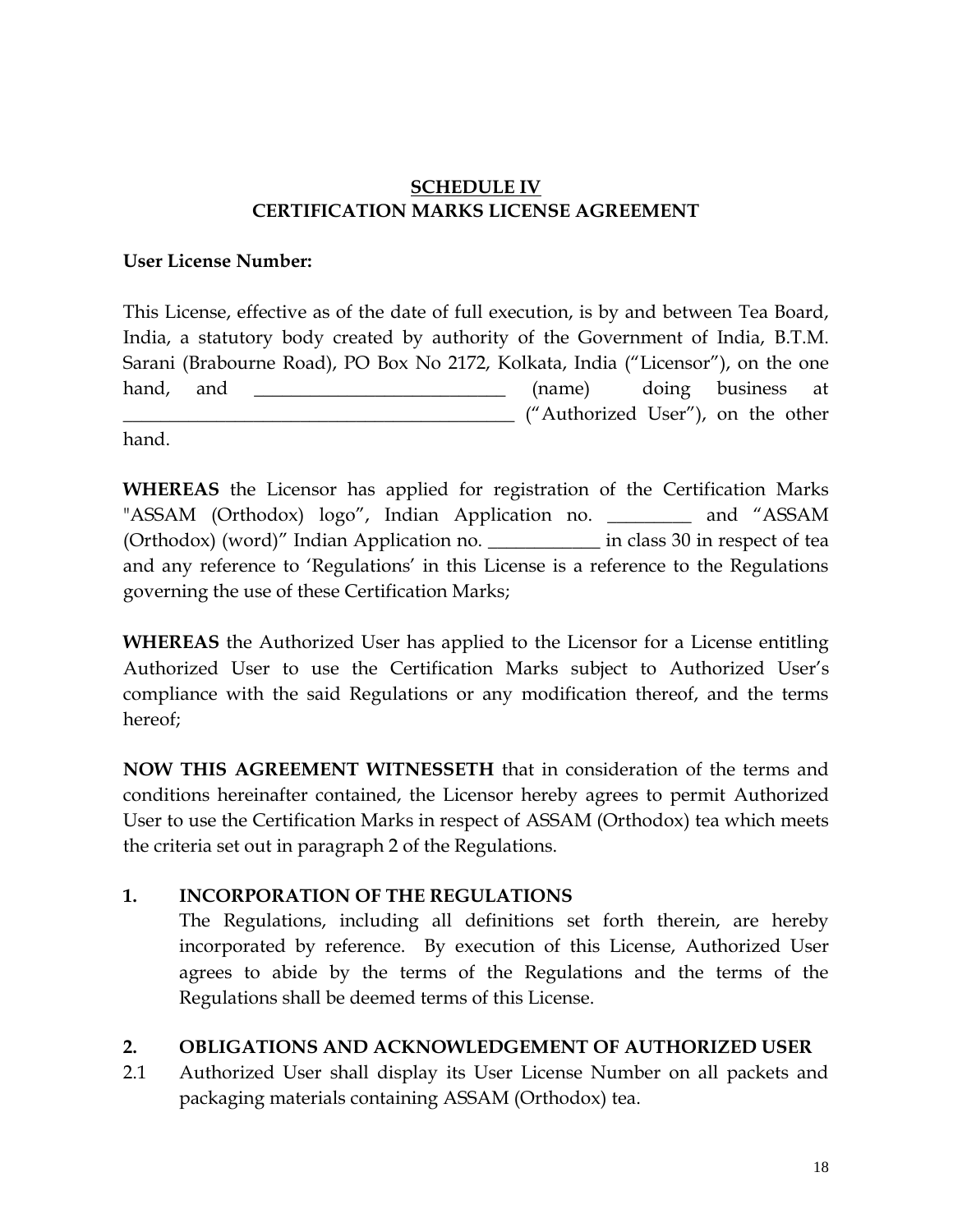- 2.2 Authorized User undertakes and guarantees that the use of the Certification Marks shall be subject to the requirements set forth by the Proprietor in the Regulations **and/or guidelines/circulars issued from time to time.**
- 2.3 Authorized User shall not use the Certification Marks in a manner which is deceptive or which **will** bring them into disrepute.
- 2.4 Authorized User will refrain from using or registering the Certifications Marks as trademarks or as part of trademarks or trade name.
- 2.5 Authorized User undertakes that it will not claim or cause, **p**ermit, suffer or assist others to claim any interest in the Certification Marks
- 2.6 Authorized User acknowledges that any and all rights created by the use of the Certification Marks are the sole propert**ies** of the Proprietor.

# 2.7 **Authorised User shall not use the Certification Marks after termination/non renewal of this agreement.**

## **3. LICENSE FEE**

Authorized User agrees to pay to the Licensor License Fee as indicated in Schedule  $\underline{V}$  to these Regulations.

## **4. DURATION**

This Agreement shall come into force from the date hereof and shall continue **to remain in force** as long as Authorized User **acts** in conformance with the terms of this License.

## **5. BREACH**

Authorized User shall be responsible for the consequences of any breach of this Licence on **his/their** part, and shall be fully liable for any damages that may result from such breach of this Licence.

## **6. TERMINATION**

In the event of the Licensor terminating the License pursuant to the Regulations, all items bearing or indicating the Certification Marks, and all blocks for making the same, shall forthwith be delivered to the Licensor for the purpose of being destroyed, or else satisfactory proof (in the opinion of the Licensor) shall be given of this having been done. After the termination, the Authorized User shall not sell or expose for sale, any goods bearing the Certification Marks except **those** with the consent of the Licensor.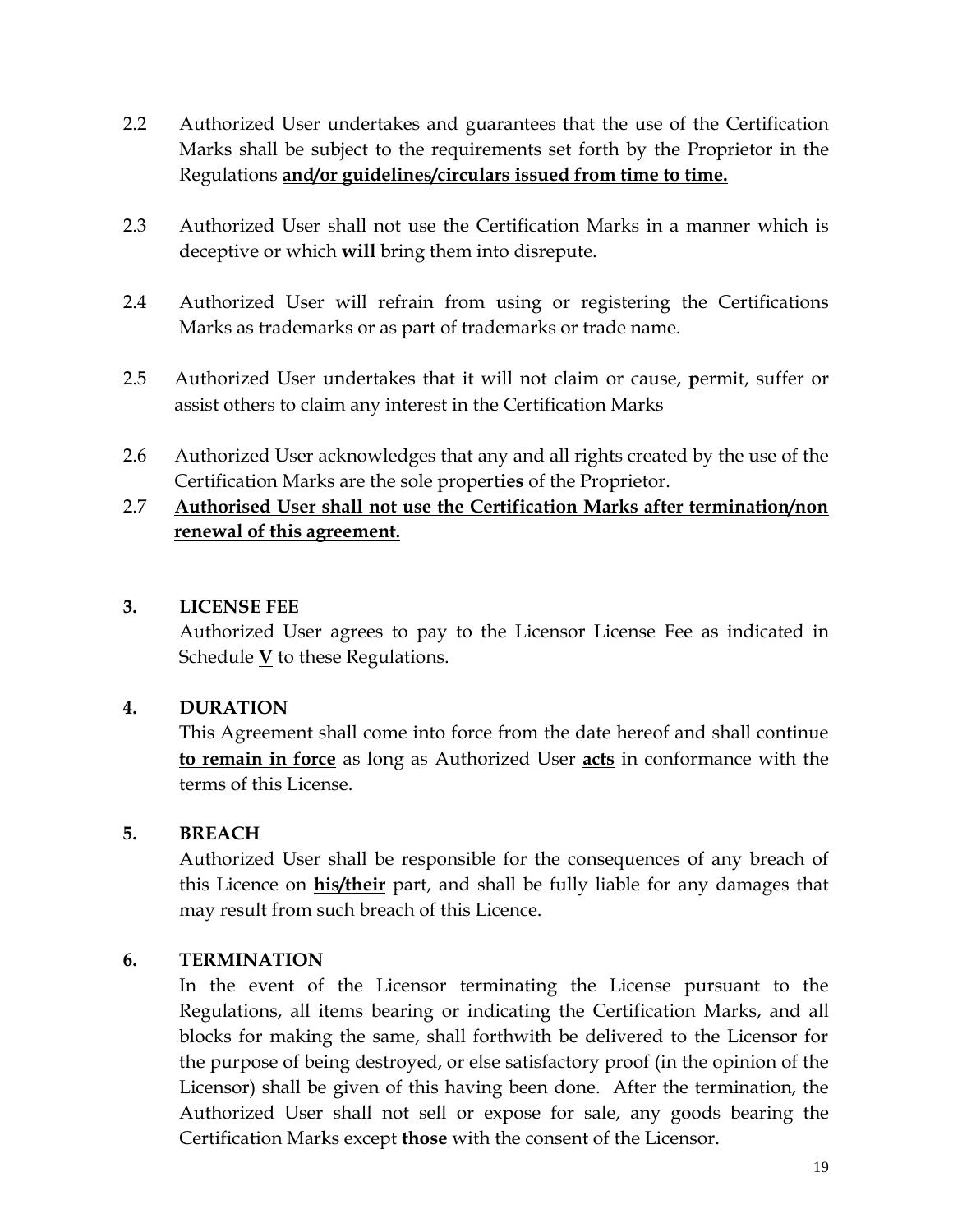# **7. NOTIFICATION OF INFRINGING USERS / THIRD PARTY LAWSUITS**

- 7.1 Authorized Users undertake to bring to the notice of the Proprietor all cases of wrongful use or infringement of the Certification Marks, registration or attempted registration of a trademark identical with or similar to the Certification Marks. In the event of the Proprietor undertaking any opposition to or any action to restrain or punish such act or acts, the Authorized User agrees to co-operate fully and freely with the Proprietor and undertakes to do all such acts and things as the Proprietor shall reasonably require to assist the Proprietor in any legal proceedings in respect of infringement or use or registration of the Certification Marks or any mark similar thereto.
- 7.2 If the Authorized User or any of its customers is sued as a direct result of use of the Certification Marks, the Authorized User, on **being served** upon it of any notice **pertaining** any such claim, shall forthwith give the Proprietor written notice thereof and of all particulars thereof and the Proprietor shall have the right to participate in the defense of such suit by its own counsel and at its own expense.

# **8. MISCELLANEOUS PROVISIONS**

- 8.1 If any term, paragraph or provision of this Agreement shall be held to be invalid for any reason whatsoever, such invalidity shall not affect the validity or operation of any other term, paragraph or provision thereof, and such invalid term, paragraph or provision shall be deemed to have been deleted from this Agreement.
- 8.2 This License shall be governed by and construed in accordance with the laws of India.

IN WITNESS WHEREOF, the parties have executed this Licence effective as of the last date set forth below:

The Tea Board of India

| Title: |                       |  |
|--------|-----------------------|--|
|        | Date: $\qquad \qquad$ |  |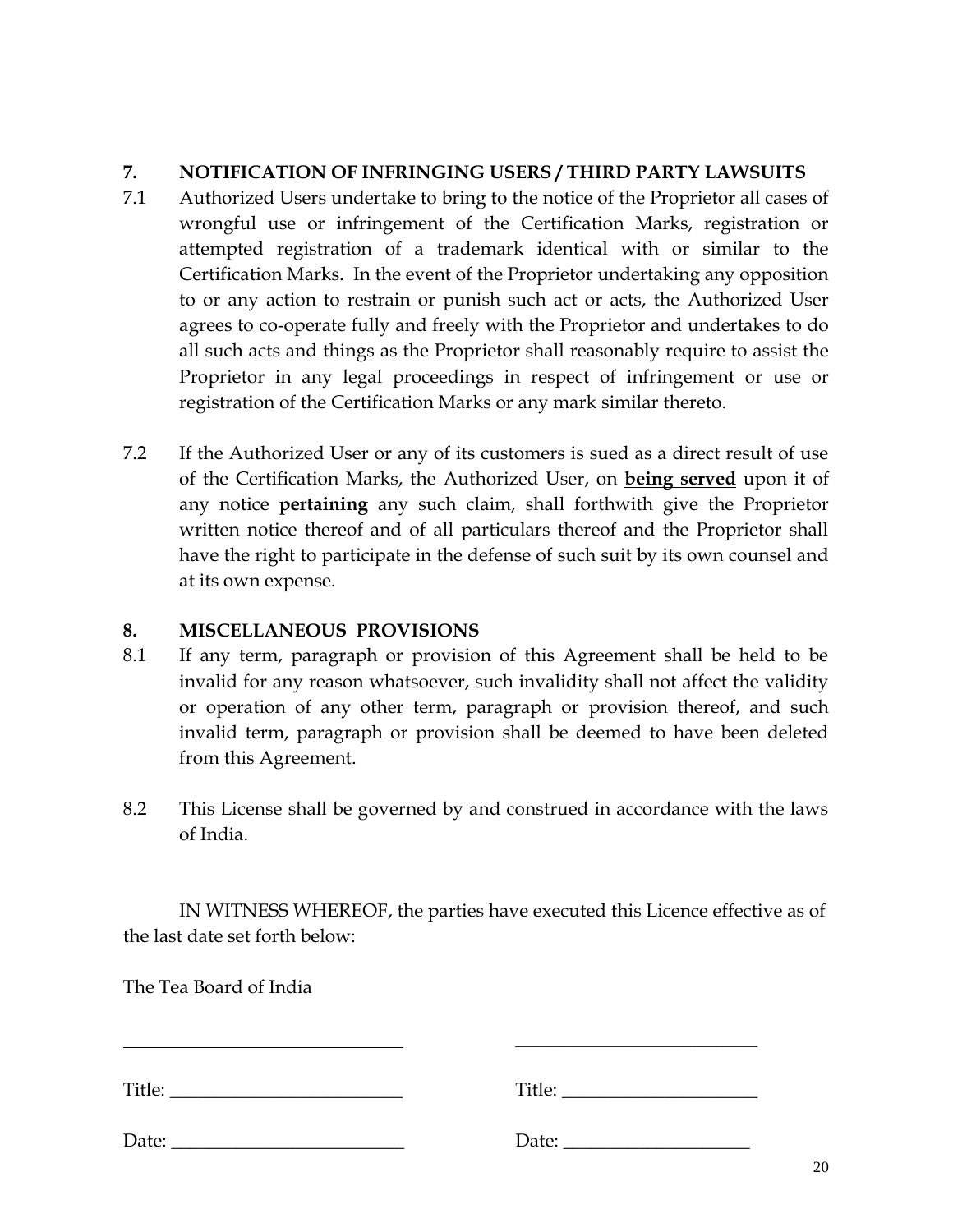#### **SCHEDULE V: USE FEE**

| In INR. | Application cum Registration fee - Rs.3000/- |
|---------|----------------------------------------------|
|         | Annual Renewal Fees - Rs.3000/-              |

The application cum registration fees shall be paid by the User to the Proprietor at the time of sending the License Agreement and the renewal fees shall be paid at the time of sending request for renewal **of license agreement**. In case the applicant is not eligible for issuance of Licence Rs. 2000/- shall be returned back to the applicant. Fees may also be paid in local currencies equivalent to US Dollars. Exchange rate shall be calculated as per the prevailing rate on the date of **entering** such **license agreement**. The Proprietor has the power to revise the use fees upwards by giving six months' notice in writing to the User, provided two years have elapsed following the effective date of the license. The Proprietor will act fairly in determining the amount of use fees as it is a non profit-making body. This renewal fees will be utilized in enforcing the Logo Administration.